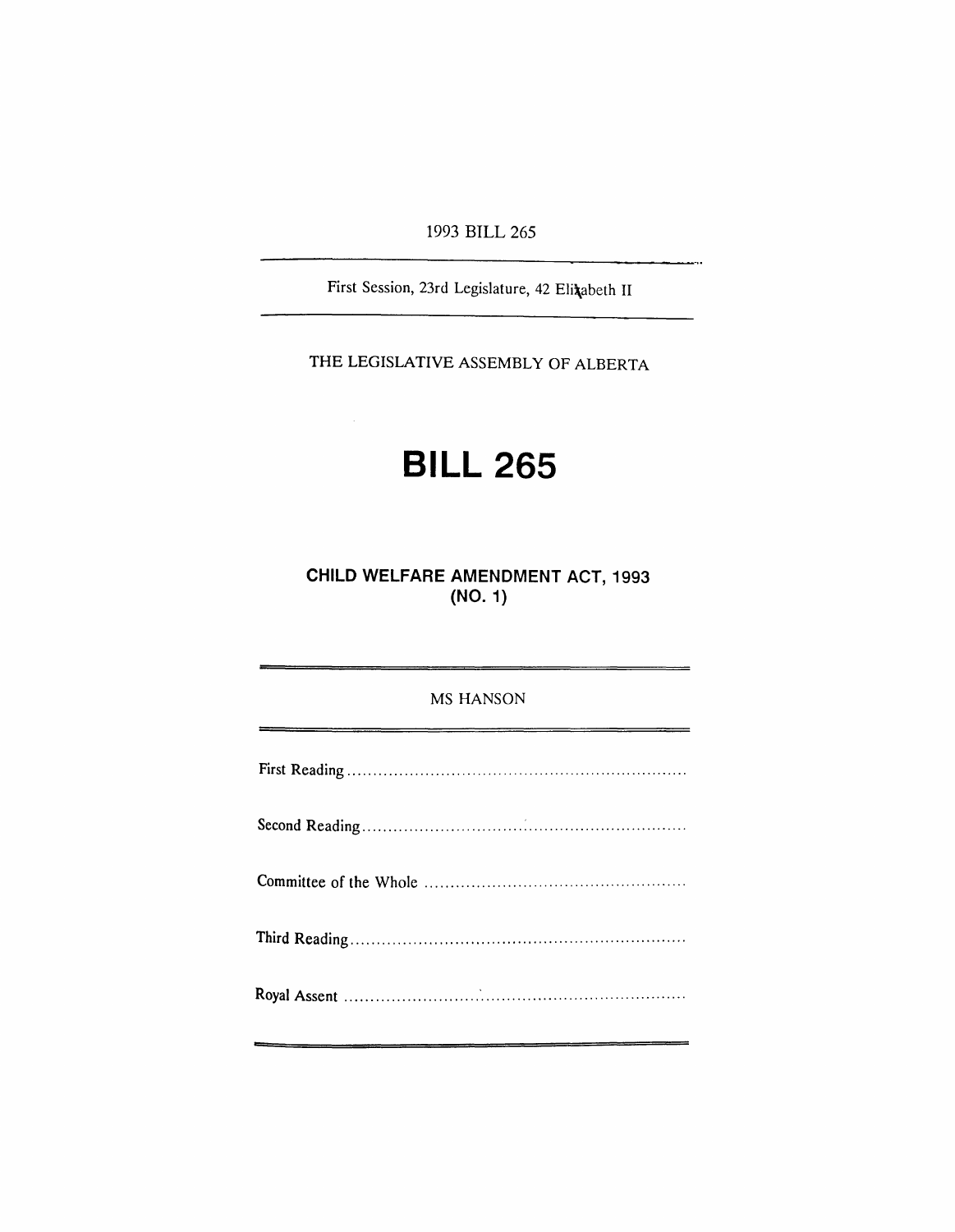*Bill 265 Ms Hanson*

## **BILL 265**

1993

### **CHILD WELFARE AMENDMENT ACT, 1993**

*(Assented to* , 1993)

HER MAJESTY, by and with the advice and consent of the Legislative Assembly of Alberta, enacts as follows:

- 1 *The Child Welfare Act is amended by this Act.*
- *2 Section* 2 *is amended*

*(a) in clause (c) by striking out* "the least invasion of its privacy and interference with its freedom that is compatible with its own interest, the interest of individual family members and society" *and substituting* "to a level of freedom that is compatible with its own interest, the interest of the individual family member, society and the best interest of the child";

 $(b)$  *in clause*  $(e)(ii)$  *by striking out* "other less intrusive measures are not sufficient" *and substituting* "it is necessary".

3 *Section* 3(1) *is amended by adding* "and a peace officer" *after* "director".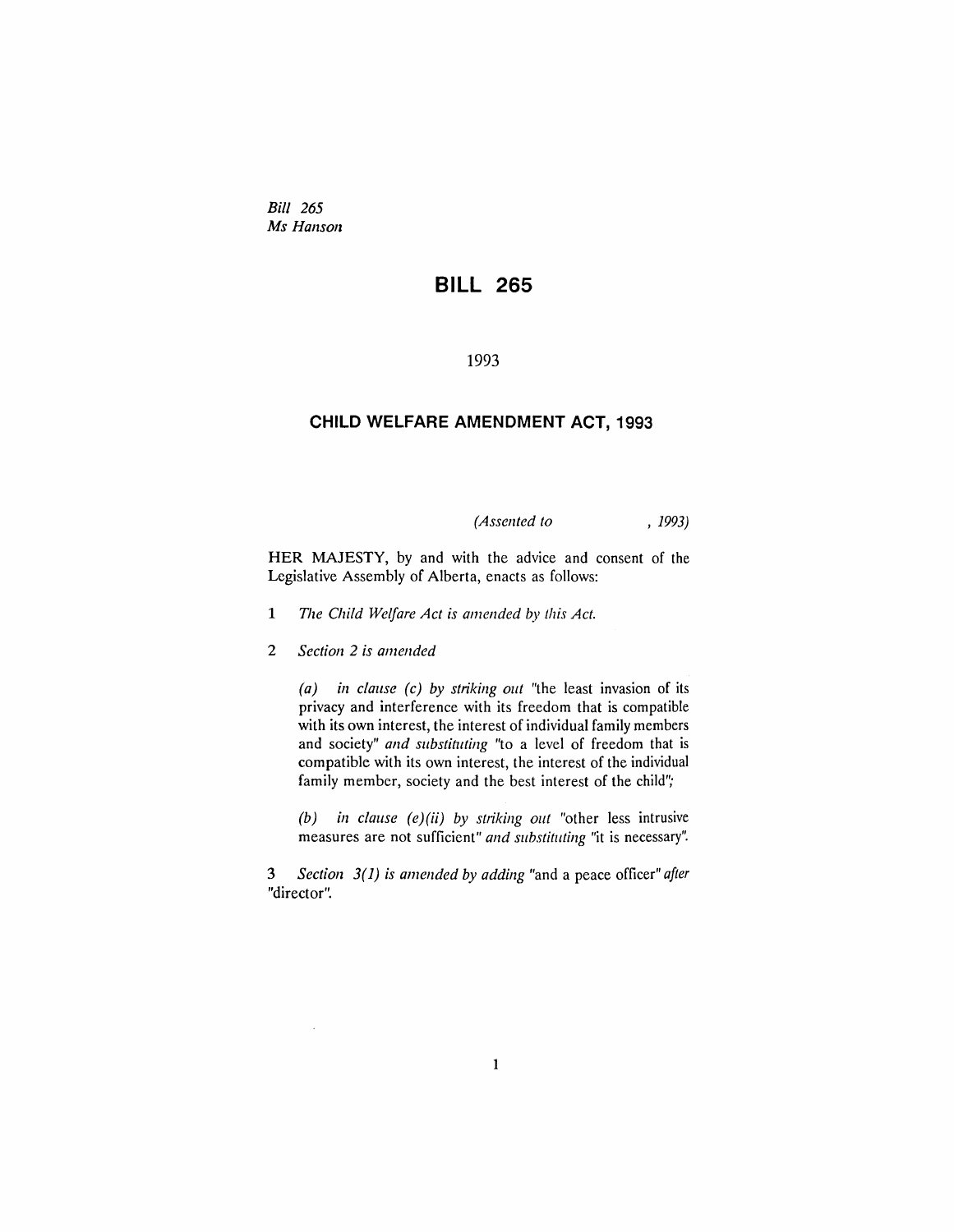#### **Explanatory** Notes

1 Amends chapter C-8.1 of the Revised Statutes of Alberta 1980.

2 Section 2(c) presently reads:

*2 A COll1t and all persons shall e.:rercise any authority or make any decision relating to a child who is in need of protective se/vices under this Act in the best interests of the child and in doing so shall consider the following as will as any other relevant matter:*

 $f(c)$  *the family has the right to the least invasion of its privacy and illlerjerence with its freedom that is compatible with its own interest, the interest of the individual family members and society;*

3 Section 2(e)(ii) presently reads:

*(e) the family is responsible for the care and supervision of its children and eve/)' child should have an OppOltllllity to be a wanted and valued member of a family, and to that end* 

*(ii) a child should be removed from the family only when other less int11lsive measures are not sufficient to protect the survival, security or development of the child;*